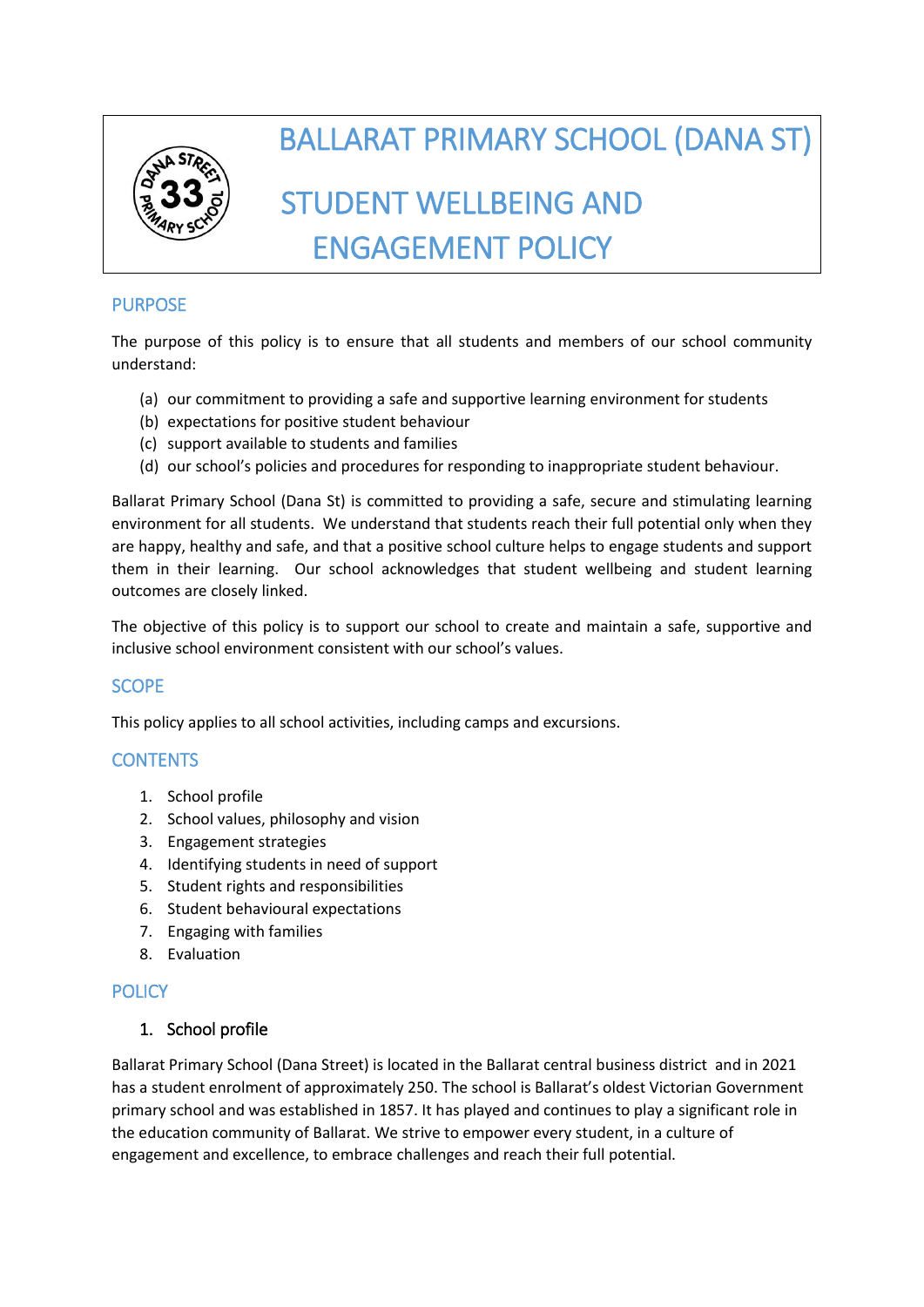We provide a welcoming, stimulating, caring and supportive learning environment for our students, teachers and families, with a strong culture of excellence. We aim to connect our students with the wider community, so that they are empowered to participate and contribute within a global community. Learning opportunities are tailored for members of our school community from Foundation to year 6. Curriculum is delivered consistently via an agreed pedagogical understanding that reflects current best practices. We provide rich and diverse learning opportunities to maximise the academic, social and emotional growth of all students. Learning achievements are monitored, acknowledged & celebrated together by students, parents and staff.

Students are supported to develop their social & emotional capabilities so they feel safe and ready to learn. We acknowledge and promote cultural diversity, ensuring that students are understanding of respectful relationships.

In 2021 the school has 25 teaching and non-teaching staff. This includes a Principal, Assistant Principal, office staff, class teachers, specialist teachers and education support staff.

The school is organised into 11 learning groups, supported by specialist visual and performing arts, LOTE (Japanese) and Physical Education. In addition, the school has a strong English as an Additional Language (EAL) program and has International School accreditation. This enhances the comprehensive and engaging teaching and learning programs for the diverse student community.

All students and families are supported through student wellbeing programs and strategies, aimed at developing responsibility, resilience and social, emotional and physical potential.

#### School values, philosophy and vision

Our vision and philosophy:

We empower every student, in a culture of engagement and excellence, to embrace challenges and to reach their full potential.

#### Our values:

At Ballarat Primary School (Dana Street), we believe that education is a process of growth underpinned by the following community values: respect, care, responsibility, inclusion, tolerance, understanding and excellence.

A copy of the Statement of Values is available on our website.

#### 2. Engagement strategies

*Ballarat Primary School (Dana St) has developed a range of strategies to promote engagement, positive behaviour and respectful relationships for all students in our school. We acknowledge that some students may need extra social, emotional or educational support at school, and that the needs of students will change over time as they grow and learn.* 

A summary of the universal (whole school), targeted (year group specific) and individual engagement strategies used by our school is included below:

#### *Universal*

• *high and consistent expectations of all staff, students, parents and carers*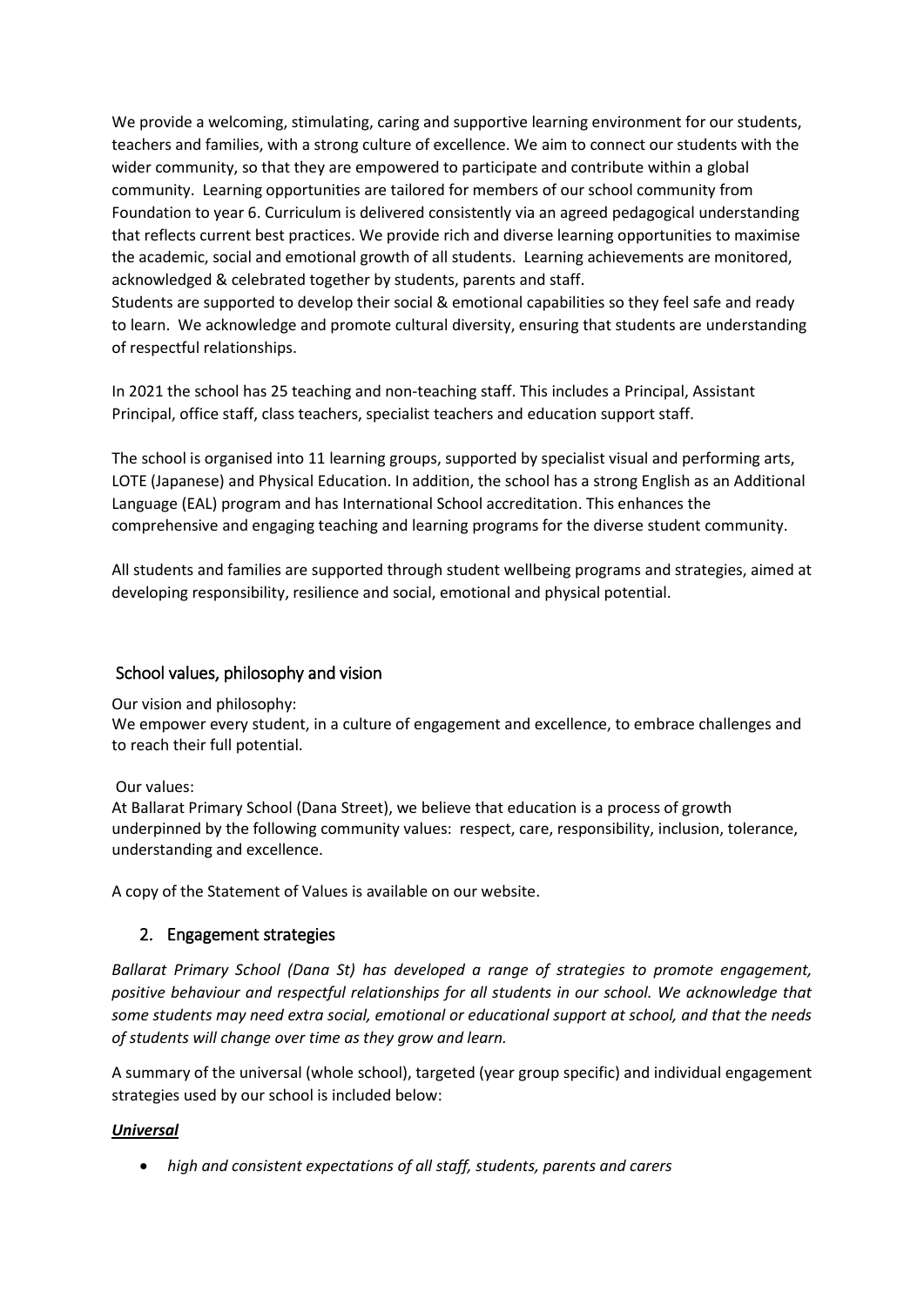- *prioritise positive relationships between staff and students, recognising the fundamental role this plays in building and sustaining student wellbeing*
- *creating a culture that is inclusive, engaging and supportive*
- *welcoming all parents/carers and being responsive to them as partners in learning*
- *analysing and being responsive to a range of school data such as attendance, Attitudes to School Survey, parent survey data, student management data and school level assessment data*
- *deliver a broad curriculum to ensure that students are able to access subjects and programs that are tailored to their interests, needs and strengths*
- *teachers at Ballarat Primary School (Dana St) use a school-wide Instructional Model to ensure an explicit, common and shared process of instruction to ensure that evidenced-based, high yield teaching practices are incorporated into all lessons*
- *teachers at Ballarat Primary School (Dana St) adopt a broad range of teaching and assessment approaches to effectively respond to the diverse learning styles, strengths and needs of our students and follow the standards set by the Victorian Institute of Teaching*
- *our school's Statement of Values are incorporated into our curriculum and promoted to students, staff and parents so that they are shared and celebrated as the foundation of our school community*
- *carefully planned transition programs to support students moving into different stages of their schooling*
- *positive behaviour and student achievement is acknowledged in the classroom, and formally in school assemblies and communication to parents*
- *monitor student attendance and implement attendance improvement strategies at a wholeschool, cohort and individual level*
- *students have the opportunity to contribute to and provide feedback on decisions aboutschool operations through the Student Representative Council and other forums including year group meetings and Peer Support Groups. Students are also encouraged to speak with their teachers, Assistant Principal and Principal whenever they have any questions or concerns.*
- *create opportunities for cross—age connections amongst students through our Buddies and Mates program, school concerts, sports and whole-school days*
- *All students are welcome to self-refer to the classroom teacher, Wellbeing Officer, Assistant Principal and Principal if they would like to discuss a particular issue or feel as though they may need support of any kind. We are proud to have an 'open door' policy where students and staff are partners in learning*
- *we engage in school wide positive behaviour support with our staff and students, which includes programs such as:*
	- o *Respectful Relationships*
	- o *Bounce-Back*
	- o *Circle Time*
	- o *Restorative Practices*
- *programs, incursions and excursions developed to address issue specific behaviour (small social skills groups as needed)*
- *opportunities for student inclusion (i.e. sports teams, clubs, recess and lunchtime activities)*

#### *Targeted*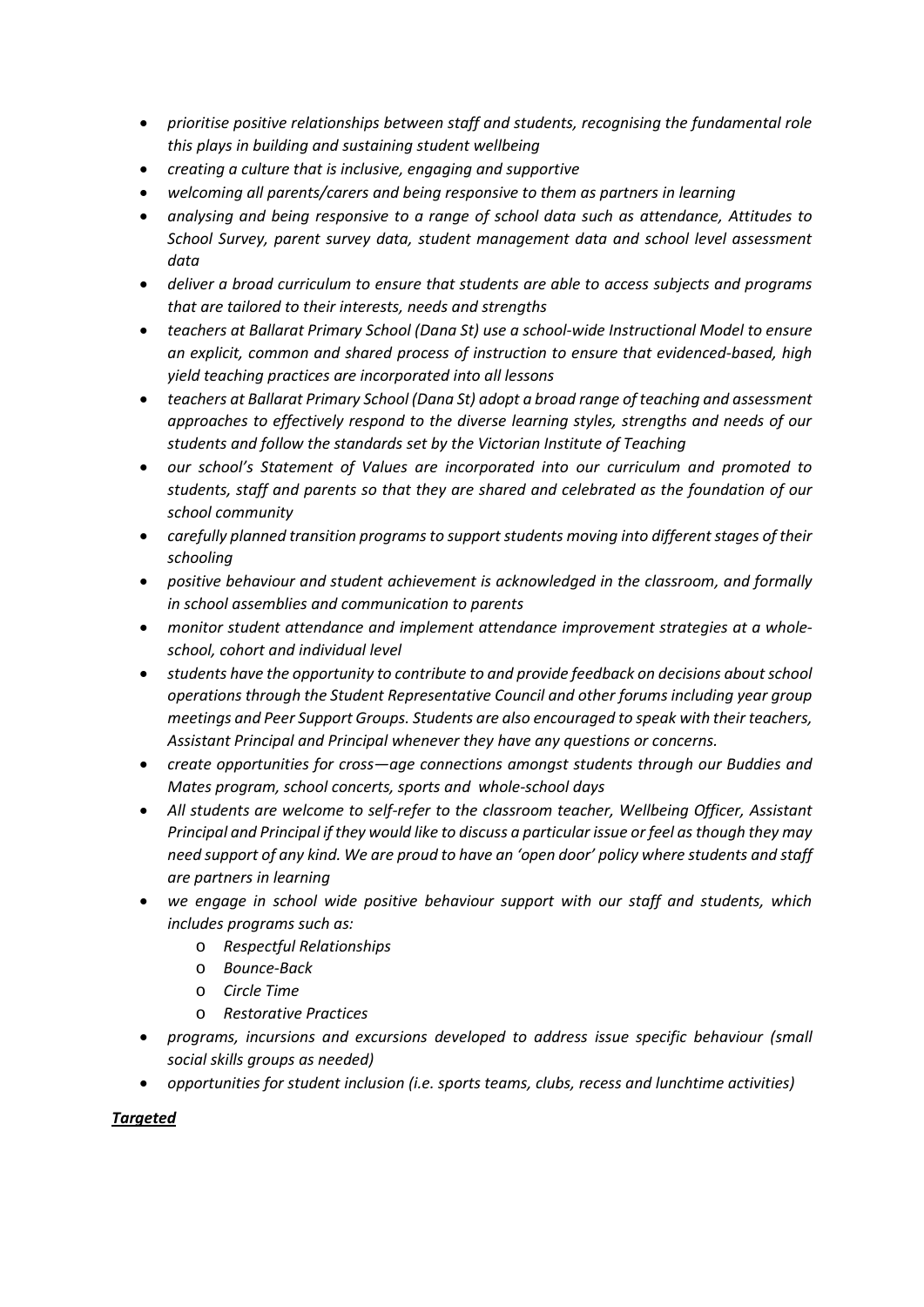- *each classroom has a classroom teacher and a Unit leader who monitor the health and wellbeing of these students, and act as a point of contact for students who may need additional support*
- *all Koorie students have an Individual Learning Program that is developed by their classroom teacher and monitored by our Assistant principal*
- *all students in Out of Home Care will be appointed a Learning Mentor, have an Individual Learning Plan and will be referred to Student Support Services for an Educational Needs Assessment*
- *Our Wellbeing Officer will undertake health promotion and social skills development in response to needs identified by student wellbeing data, classroom teachers or other school staff each year*
- *staff will apply a trauma-informed approach to working with students who have experienced trauma*

## *Individual*

*Ballarat Primary School (Dana St) implements a range of strategies that support and promote individual engagement. These can include:*

- *building constructive relationships with students at risk or students who are vulnerable due to complex individual circumstances*
- *meeting with student and their parent/carer to talk about how best to help the student engage with school*
- *developing an Individual Learning Plan and/or a Behaviour Support Plan*
- *considering if any environmental changes need to be made, for example changing the classroom set up*
- *referring the student to:*
	- o *school-based wellbeing supports*
	- o *Student Support Services*
	- o *Appropriate external supports such as council-based youth and family services, other allied health professionals, headspace, child and adolescent mental health services or ChildFirst*
	- o *Re-engagement programs such as Navigator*

*Where necessary the school will support the student's family to engage by:*

- *being responsive and sensitive to changes in the student's circumstances and health and wellbeing*
- *collaborating, where appropriate and with the support of the student and their family, with any external allied health professionals, services or agencies that are supporting the student*
- *monitoring individual student attendance and developing an Attendance Improvement Plan in collaboration with the student and their family*
- *running regular Student Support Group meetings for all students:*
	- o *with a disability*
	- o *in Out of Home Care*
	- o *and with other complex needs that require ongoing support and monitoring.*
- 3. Identifying students in need of support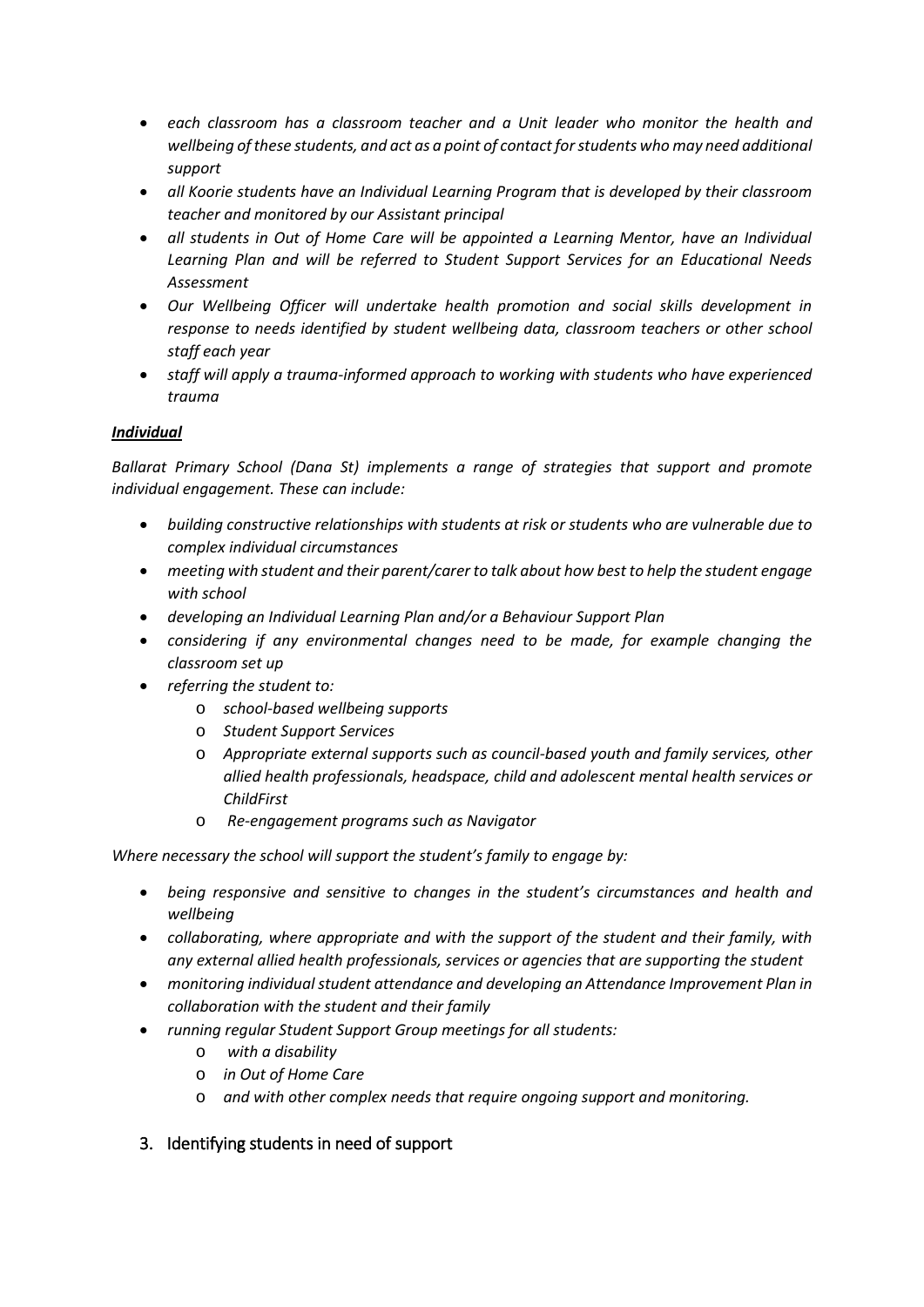*Ballarat Primary School (Dana St) is committed to providing the necessary support to ensure our students are supported intellectually, emotionally and socially. The Student Wellbeing team plays a significant role in developing and implementing strategies that help identify students in need of support and enhance student wellbeing. Ballarat Primary School (Dana St) will utilise the following information and tools to identify students in need of extra emotional, social or educational support:*

- *personal, health and learning information gathered upon enrolment and while the student is enrolled*
- *attendance records*
- *academic performance*
- *observations by school staff such as changes in engagement, behaviour, self-care, social connectedness and motivation*
- *attendance, detention and suspension data*
- *engagement with families*
- *self-referrals or referrals from peers*

# 4. Student rights and responsibilities

All members of our school community have a right to experience a safe and supportive school environment. We expect that all students, staff, parents and carers treat each other with respect and dignity. Our school's Statement of Values highlights the rights and responsibilities of members of our community.

Students have the right to:

- work in a safe and secure environment, without intimidation, bullying or harassment
- be able to learn and play without interruption or interference
- be treated with care, respect and fairness and to be valued as an individual
- have access to quality teaching and learning programs
- participate fully in the school's educational program

Students have the responsibility to:

- participate fully in their educational program
- display positive behaviours that demonstrate respect for themselves, their peers, their teachers and members of the school community
- respect the right of others to learn

Students who may have a complaint or concern about something that has happened at school are encouraged to speak to their parents or carers and approach a trusted teacher or a member of the school leadership team.

# 5. Student behavioural expectations and management

*Behavioural expectations of students, staff and families are grounded in our school's Statement of Values. Student bullying behaviour will be responded to consistently, in accordance with Ballarat Primary School (Dana St)'s Bullying Prevention policy.* 

*When a student acts in breach of the behaviour standards of our school community, Ballarat Primary School (Dana St) will institute a staged response, consistent with the Department's Student*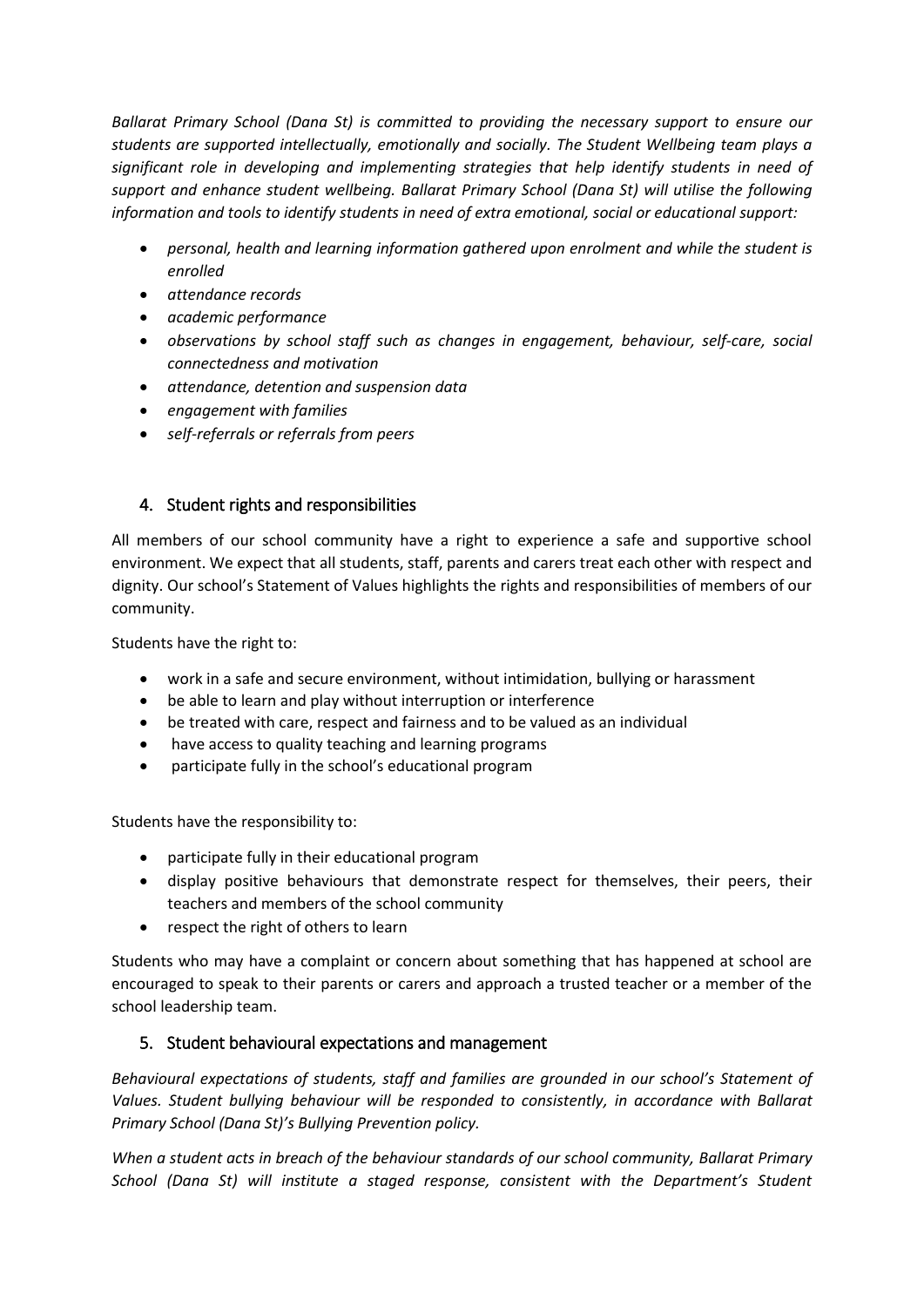*Engagement and Inclusion Guidelines. Where appropriate, parents will be informed about the inappropriate behaviour and the disciplinary action taken by teachers and other school staff.* 

*Disciplinary measures may be used as part of a staged response to inappropriate behaviour in combination with other engagement and support strategies to ensure that factors that may have contributed to the student's behaviour are identified and addressed. Disciplinary measures at our school will be applied fairly and consistently. Students will always be provided with an opportunity to be heard.* 

#### **WHOLE SCHOOL BEHAVIOUR MANAGEMENT SYSTEM**

#### *INCIDENTS WITHIN CLASS TIME*

Time to Leave I am moved to another classroom unfil I have completed my work/ improved my behaviour

#### **Time to Reflect**

I am moved to another area in the classroom. I get a chance to improve. my behaviour and can be invited back to work with my class.

**Reminder** I get a chance to improve my behaviour

Ready to Learn

Each classroom and learning area will have a laminated traffic light poster that outlines each level of the lights. Student names are on laminated cards and will start each day on green- ready to learn.

At each stage after green, students have the opportunity to reflect and improve their behaviour, thereby working their way back to green.

\* Teachers are to arrange a time out room with another classroom, preferably not the same year level, so that students are not influenced by their peers.

\* It is the responsibility of the Specialist Teachers *and* classroom teachers to communicate regarding students who are on different levels of the Traffic Lights to the classroom teacher.

\* Starting each session as a 'fresh start' will be decided by individual classroom teachers, however the same ruling needs to be used for all students in that class. Each new day MUST be a 'fresh start'

\* PSD students and students with additional Behaviour Management Systems in place will continue with their Individualised Plans where appropriate.

\*Where a teacher decides that a student should have time out of the playground to complete work/ as a consequence, the student should either remain in their classroom for up to half of the break with the teacher (Principal/Assistant Principal if necessary), or complete unfinished work outside near the classroom. Students may spend this time in the foyer area near the staffroom if unavoidable.

The Principal/Assistant Principal will supervise the students if either of them has managed an issue and deemed time inside is appropriate.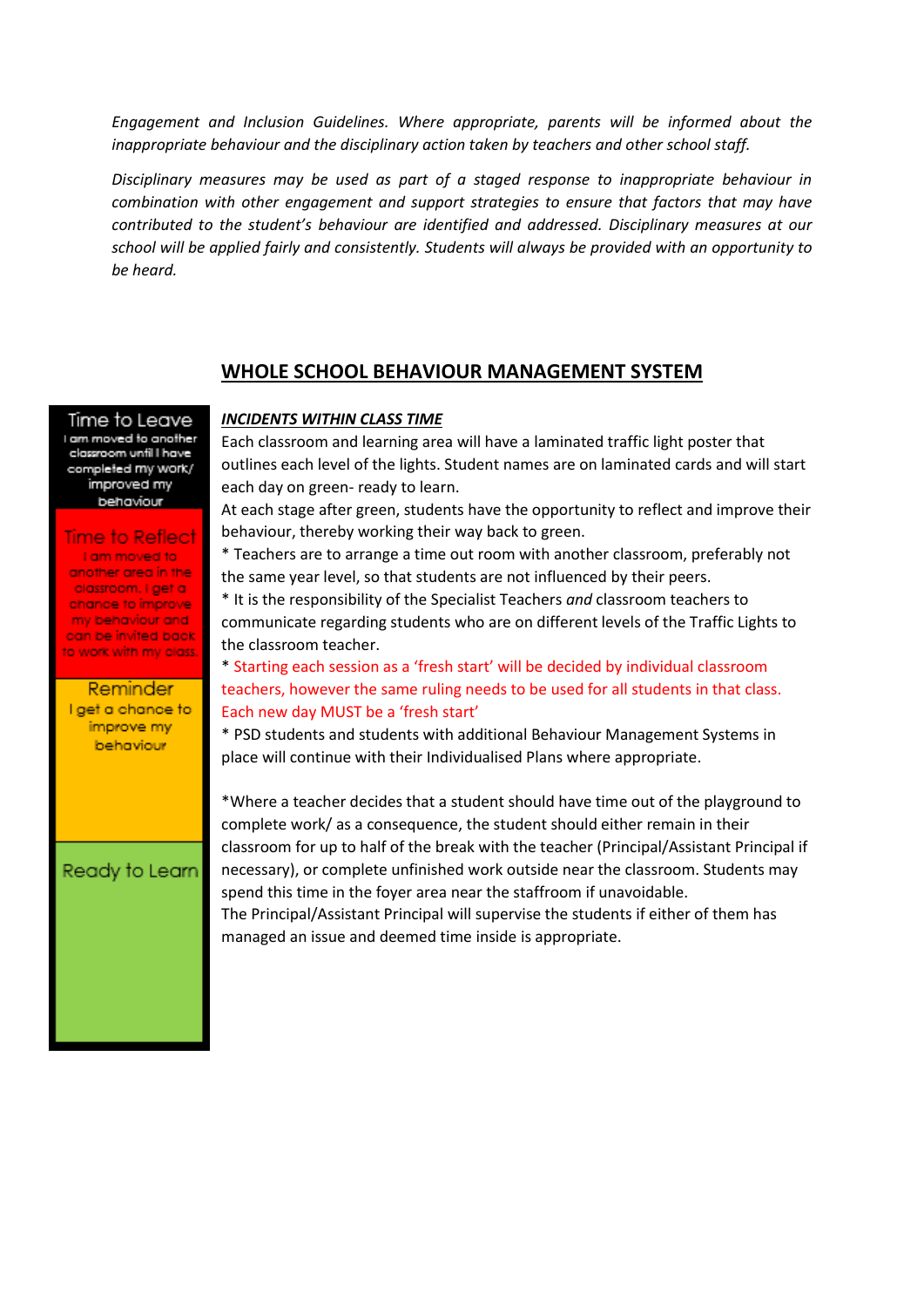#### **IN THE SCHOOL GROUNDS:**

We encourage all of our students to use their WITS**:** 



**SEVERITY CLAUSE – all contexts**

In the event of severe misbehaviour, a student will be immediately removed from the classroom and/ or playground with the support of Principal staff where necessary.

The Principal/ Assistant Principal will have a discussion with the student, explain consequences and consult with relevant teacher before the student re-enters the classroom or playground.

### **There are some behaviours that may incur more serious consequences, such as lunchtime detention:**

- Deliberate defiance
- bullying (verbal, physical or cyber)
- causing harm to another student or adult
- damaging school property
- repetitive poor behaviour
- consistently behaving in such a way that interferes with the educational opportunities of other students

An individual behaviour plan will be developed for a student where required, in consultation with the class teacher, Principal/Assistant Principal and parents. The aim is to support changing behaviour, and ensure a safe and supportive environment for all members of our school community.

#### **ICT Acceptable Use**

Students sign an ACCEPTABLE Use agreement which details the expected use of technology within our school and school community.

Breaches of the rules will result in consequences, consistent with our Acceptable Use agreement, such as verbal warnings, suspension from using ICT and other classroom consequences.

**Suspension and expulsion** are measures of last resort and may only be used in particular situations consistent with Department policy, available at:

[http://www.education.vic.gov.au/school/principals/spag/participation/pages/engagement.aspx\](http://www.education.vic.gov.au/school/principals/spag/participation/pages/engagement.aspx/)